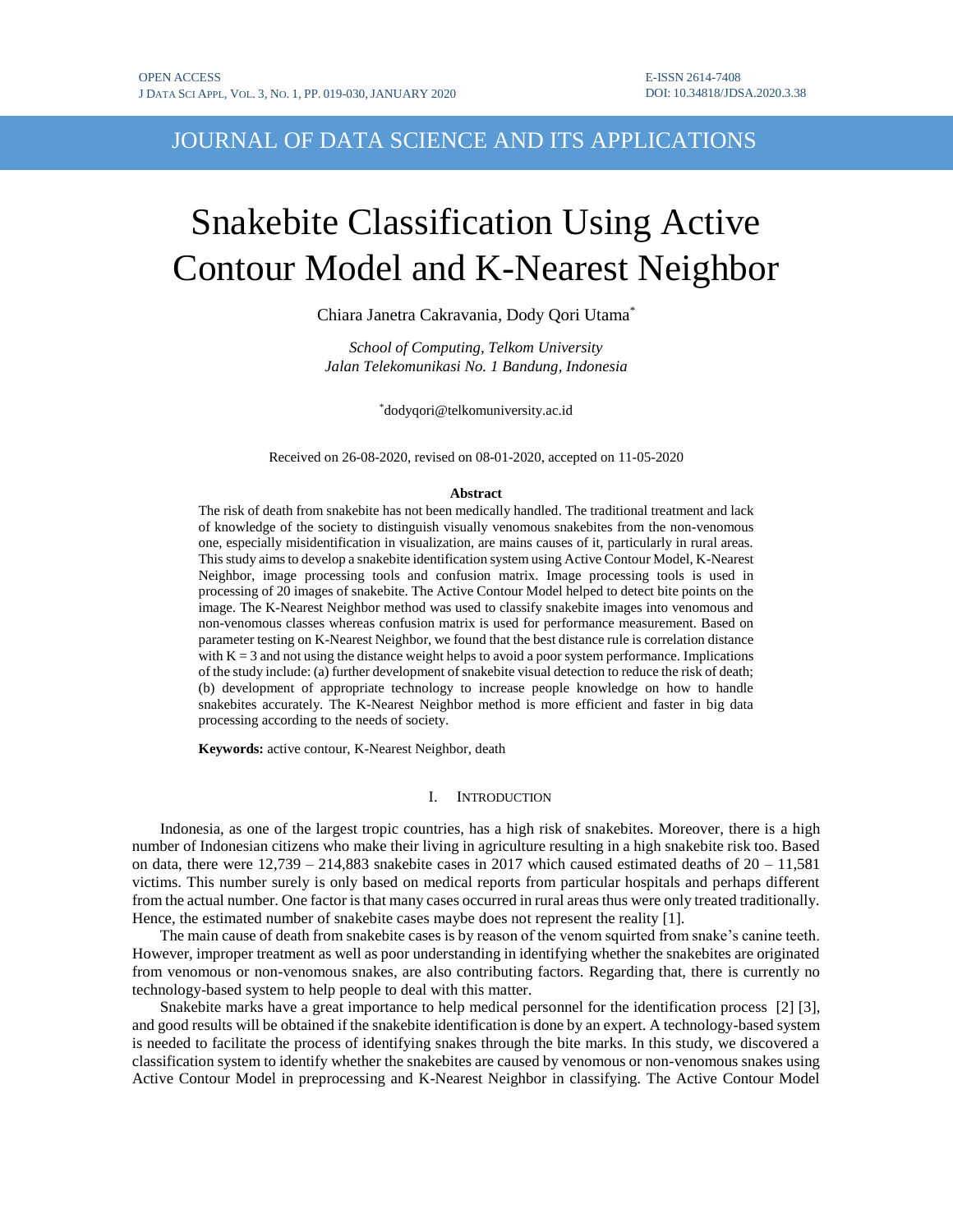method was chosen based on research conducted by Haijun Li on the "Contour Extraction of Skeletal Based Hand-on Active Contour Model" [4]. We chose K-Nearest Neighbor as the classification method because KNN is very fast in conducting training data, simple and easy to learn, and effective in the process of large-scale training data [5]. Moreover, we also used confusion matrix as the performance measurement method in this study [6].

Theoretical and practical implications of this study are: (a) further development of snakebite visual detection to reduce the risk of death among society; (b) development of simple and appropriate technology to expand society's insight, especially rural citizens, on how to handle snakebites in which the consequences could be fatal.

As for the limitation of this study is that the data consists of 20 images of snakebite marks; 13 of them are originated from venomous snakes while 7 of them are caused by non-venomous snakes. The images have uneven quality and condition. The images were acquired from the preceding author from this study [7]. All images have been cut off beforehand at the bite area with the size of 400x400 pixel. This study focuses on establishing a system that is accurate on preprocessing so that the result will turn out good after classification system.

The next parts of this article include related studies and some theories as well as literature review in the second part. The third part explains the system building process in preprocessing, characteristics extraction and classification. Examination and system analysis process are in the fourth part. Lastly, the fifth part will cover the conclusion and suggestions relating this study.

#### II. RELATED WORK

There are various kinds of snakes spread in the world, and the snakes are divided into two categories, namely, venomous snakes and non-venomous snakes. To distinguish between the two snakes, we can see from the teeth structure of the snake. Venomous snakes have two canines to squirt their venom while non-venomous snakes do not have any specific teeth structure [8]. Snakebite cases are very common, it is reported [9] that more snakebite cases occur than what we have seen only based on hospital reports. That is because many cases occur in rural areas, or did not get treated in health facilities.

Bite mark is a physical change in the body that is caused by contact or interdigitation between the upper and lower teeth of human or animal, this leads to a wounded tissue. Bite marks caused by wild animals are mainly canines or cone-shaped canines [10].

In 2019, Astrima et al. [11] conducted a study about electrocardiogram signal classification using Principal Component Analysis and Levenberg Marquardt Backpropagation to detect ventricular tachyarrhythmia, and the results obtained are good to be used in a medical examination.

In 1995 in Brazil, a study was established to identify whether the snakebite is originated from venomous or non-venomous snakes. They examined 42 images visually with the result of being able to recognize venomous snakes with a positive predictive value of 89%, and a positive predictive value of 100% of nonvenomous snakebites [2]. It is currently necessary to develop research on the classification of venomous and non-venomous snakebites by using image processing. Feature extraction is required in image processing to detect snakebites through images.

Chomboon et al. [12] conducted a study related to various distance rules used in the K-Nearest Neighbor method. There are some distance rules that they examined, then it was concluded that the distance rule techniques of City-block, Chebychev, Euclidean, Mahalanobis, Minkowski, and Standardized Euclidean Technique are distance rules with the best accuracy.

To determine the initial contour on the Active Contour Model is very necessary as it is needed as the first step of the method. Hongshe Dang et al. [13] compared three methods to determine the initial contour automatically on the Geometric Active Contour Model (GACM): watershed method, half manual method and classical segmentation method. The study aimed to compare the segmentation effects and efficiency on the applied model. The results show that the number of evolution based on initial contour using the watershed model is much lower than the other two methods. The more segmentation efficiency is improved, the better the segmented image, even with a complex background.

Adiwijaya et al. [14] found that KNN method can work well with further observation regarding the parameters and attributes that will be used in distance rules in KNN.

Active Contour Model [15] or Snake model is a model used to do object segmentation in images. There is a curve minimizing process in Active Contour Model and this is where this model differs from other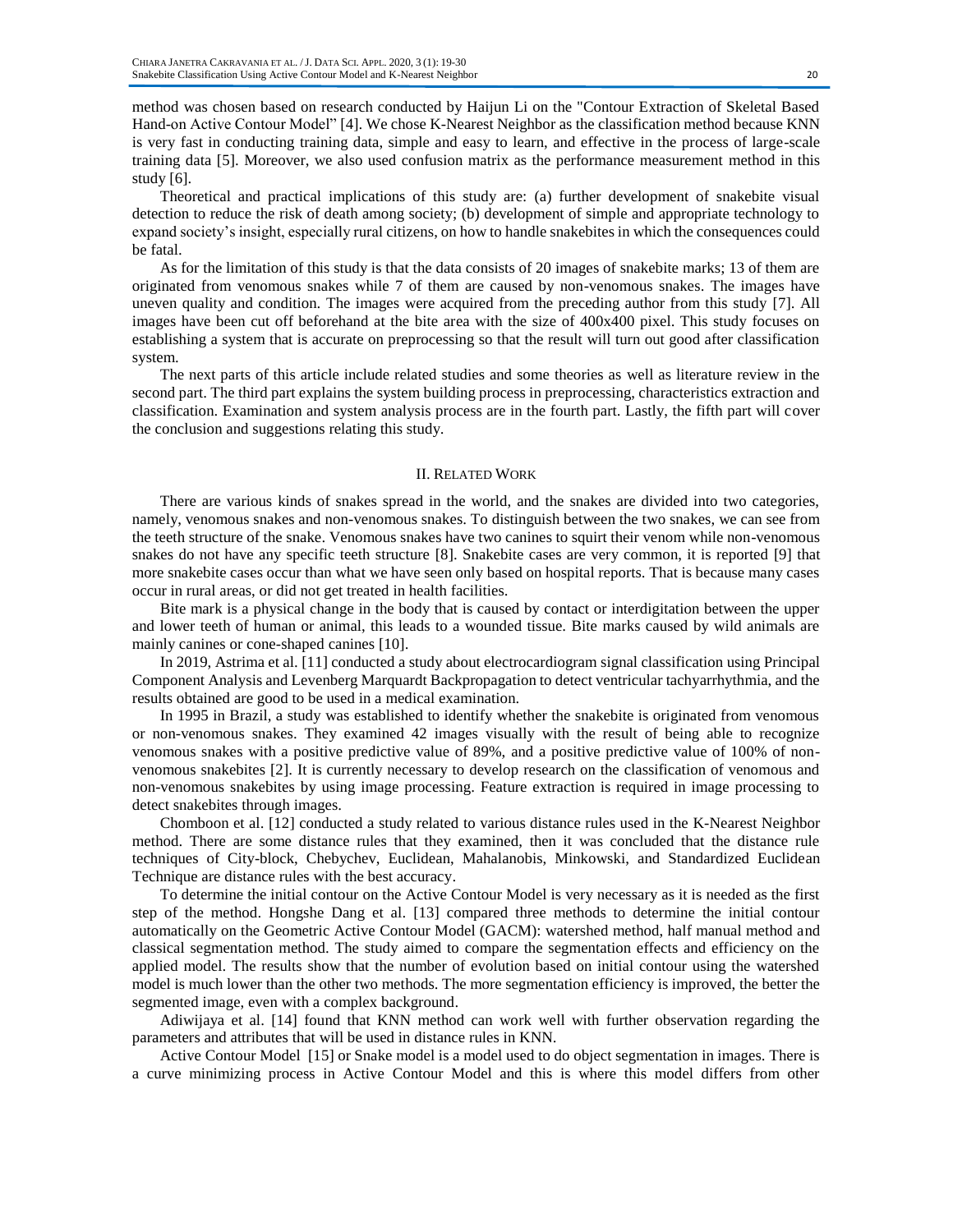segmentation models. The formation of contour curves depends on the accumulation of three types of energy  $(E_{\text{snake}})$  as follows.

$$
E_{\text{snake}} = E_{\text{internal}} + E_{\text{external}} + E_{\text{constraint}} \tag{1}
$$

In the processing, Active Contour Model will create an initial contour which surrounds the object, the energy of the  $E_{external}$  image affects the shrinkage of the curve, where the pattern follows the object pattern. In the next step, the curve moves toward the object and adjusts to the shape of the object. The snake curve consists of  $E_{external}$  which causes the adjustment. The energy is the main factor that changes the shape of the curve in accordance with the desired object shape. The energy calculation uses the following formula.

$$
F(C) = \mu.length(C) + \nu area (inside C)
$$
 (2)

The variable area (inside  $C$ ) is used when curve change process that only moves inward is desired. To adjust the elasticity of the curve shape we need a variable that is variable μ. As an illustration, for instance variable C is a snake curve, variables  $c_1$  and  $c_2$  represent the image average value  $(\mu_0)$  of the inner and outer part of the curve, respectively. Then it is assumed that (a) the image  $(\mu_0)$  is divided into two regions, namely  $(\mu_0^i)$  (the object to be segmented), (b)  $(\mu_0^o)$  (background object), and (c) the object pattern C, then the calculation of the external energy of the image can be calculated with the following formula.

$$
F_1(C) + F_2(C) = \int_{inside(C)} |\mu_0 - C_1|^2 dx dy + \int_{outside(C)} |\mu_0 - C_1|^2 dx dy
$$
 (3)

Based on the value of the internal energy and th energy from the segmented object (C), the C curve will become larger or smaller. The snake curve shifts by the following condition.

$$
\frac{\inf}{C} \{F_1(C) + F_2(C)\} \approx 0 \approx F_1(C) + F_2(C) \tag{4}
$$

It can be concluded that segmentation will be completed when  $F_1(C) \approx 0$  dan  $F_2(C) \approx 0$ , or when the C curve is exactly at the segmented area. The curve stops changing its shape as the energy value  $C = C'$ . It is also based on two formulas above that the equation of energy total used to minimalize curve form is as follows.

$$
F(C, c_1, c_2) = \mu \cdot length(C) + \nu \cdot area (inside C) + \int_{inside(C)} |\mu_0 - C_1|^2 dx dy + \int_{outside(C)} |\mu_0 - C_1|^2 dx dy
$$
 (5)

K-Nearest Neighbor (K-NN) is a classification method of a set of data based on a data learning that has been classified previously. The working principle of K-NN is to acquire the nearest distance between test data and 'k' nearest neighbors in train data. Train data is projected into a multidimensional space where each dimension represents the features of the data. The space is divided into parts based on train data classification [16].

In K-NN, there are some distance measurements that can be used, they are as follows [17] [12]:

\n- 1. Euclidean Distance, 
$$
d_{st}^2 = (x_s - y_t)(x_s - y_t)'
$$
\n- where  $d_{st} = \text{distance between vector } x \text{ to } y$   $x = \text{data } x \text{ vector}$
\n

$$
y = data \ y \ vector
$$

2. City-block Distance,  $\boldsymbol{n}$ 

$$
=\sum_{j=1}|x_{sj}-y_{tj}|
$$
\n(7)

where

 $d_{st}$ 

$$
x = data x vector\n y = data y vector\n j = sum of points
$$

 $(1)$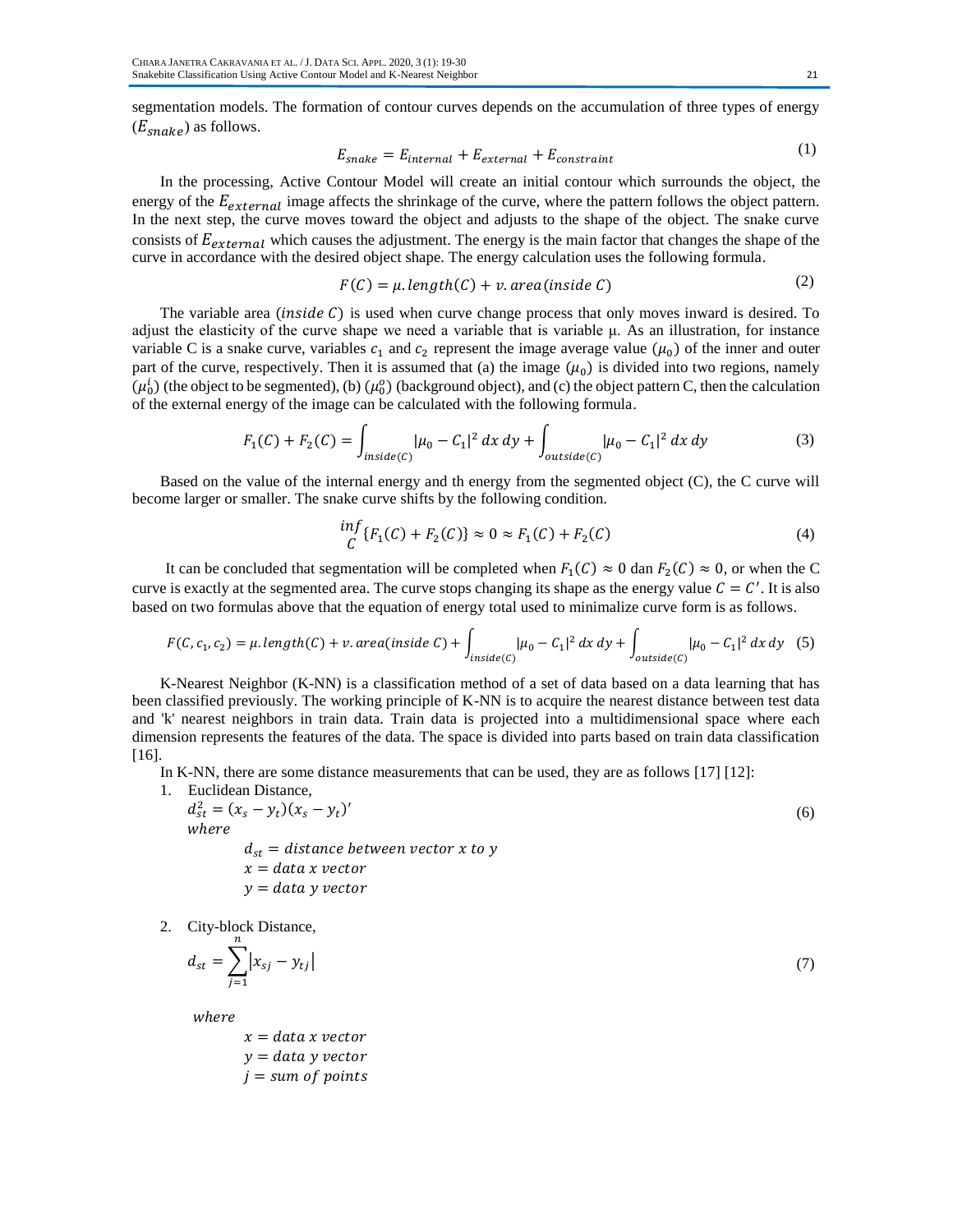#### 3. Correlation Distance,

$$
d_{st}^{2} = (1 - \frac{(x_s - x'_s)(y_t - y'_t)^{'}}{\sqrt{(x_s - x'_s)(x_s - x'_s)}' \sqrt{(y_t - y'_t)(y_t - y'_t)}' }
$$
(8)

where

 $x'_{s} = \frac{1}{n}$  $\frac{1}{n}\sum_j x_{sj}$  $y'_t = \frac{1}{n}$  $\frac{1}{n}\sum_j y_{tj}$  $x = data x vector$  $y = data$  y vector

#### III. RESEARCH METHOD

This study used 20 images; 14 images for train data and 6 images for test data. Train data consists of 9 images of venomous snakebite and 5 images of non-venomous snakebite, while test data consists of 4 images of venomous snakebite and 2 images of non-venomous snakebite. The feature from each image was extracted and then divided into train data and test data. Classification class is divided into two, V (venomous) and NV (nonvenomous). Figure 1 shows image example of venomous and non-venomous snakebite.



Fig 1. (a) venomous snakebite, (b) non-venomous snakebite [7]

## *A. System Design*

On this research, system designed to identify snakebite marks used digital image processing with the input of snakebite image and the output of the results of the classification of input data. The system consists of three stages: preprocessing stage, feature extraction stage and classification stage. In this study, we used Active Contour Model and K-Nearest Neighbor classification method. Figure 2 shows the system block diagram.



Fig 2. System block diagram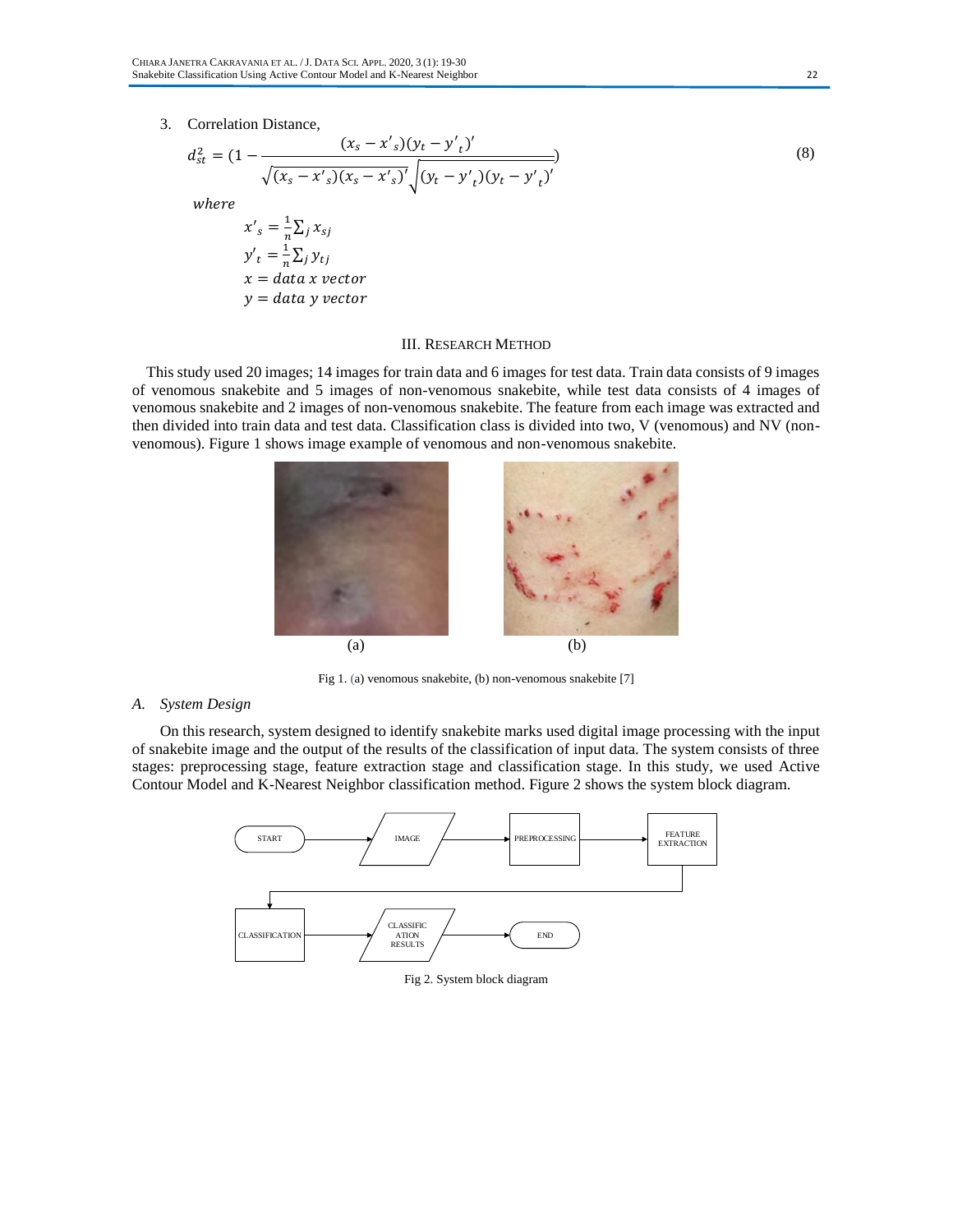# *B. System Flow*

The system flow consists of two stages: train stage and test stage. Snakebite image is required as the input in the initial process, then the preprocessing stage uses Active Contour (Snake) method, which then the image feature is extracted. The image feature will be stored in database train whereas test image feature will be stored in database test which will be used as data in the classification process. Figure 3 shows the system flow.



Fig 3. Flow system diagram

Figure 3 illustrates the system flow of stage process. All images that have passed the train and test stage will go through the process of preprocessing and feature extraction. All image features will be stored in database (train data or test data), where the database will be used for reference or comparison data for classification.

*C. Preprocessing Stage*

Preprocessing stage flow diagram is shown in Figure 4.



Fig 4. Preprocessing flow diagram

- 1. Before going through the preprocessing stage, all input images will be converted to grayscale so that the image matrix will have a 2-dimensional size, this stage is called *Grayscaling*.
- 2. The image will be filtered to create a smoother image data. The filter used is the Median Filter.
- 3. Binarization is used to change the image pixel value to 0 or 1 only. This stage uses the *imbinarize* function with the adaptive threshold in MATLAB programming.
- 4. Image complement will change the image value of 1 to 0, vice versa. This process will make the recognized object have the value of 1.
- 5. *Morphology* with the open operation is a *Morphology* that uses erosion operation then followed by dilation operation, this process is used for separating objects that are neighboring.
- 6. Objects that are attached to the edge of the image will be removed because it can affect the recognition of objects or bite marks by using the *imclearborder* function in MATLAB programming.
- 7. Object removal to eliminate noise that is still recognizable. In this stage, objects that are considered noise will be eliminated. The object to be deleted is an object sized between 50 and 1450 pixels.
- 8. In the final stage, Active Contour method is used to identify bite marks. The Active Contour stage starts with the initial contour, then evolution or initial contour iteration will shrink and detect objects in the image. Active Contour Model is used to help object or bite points detection.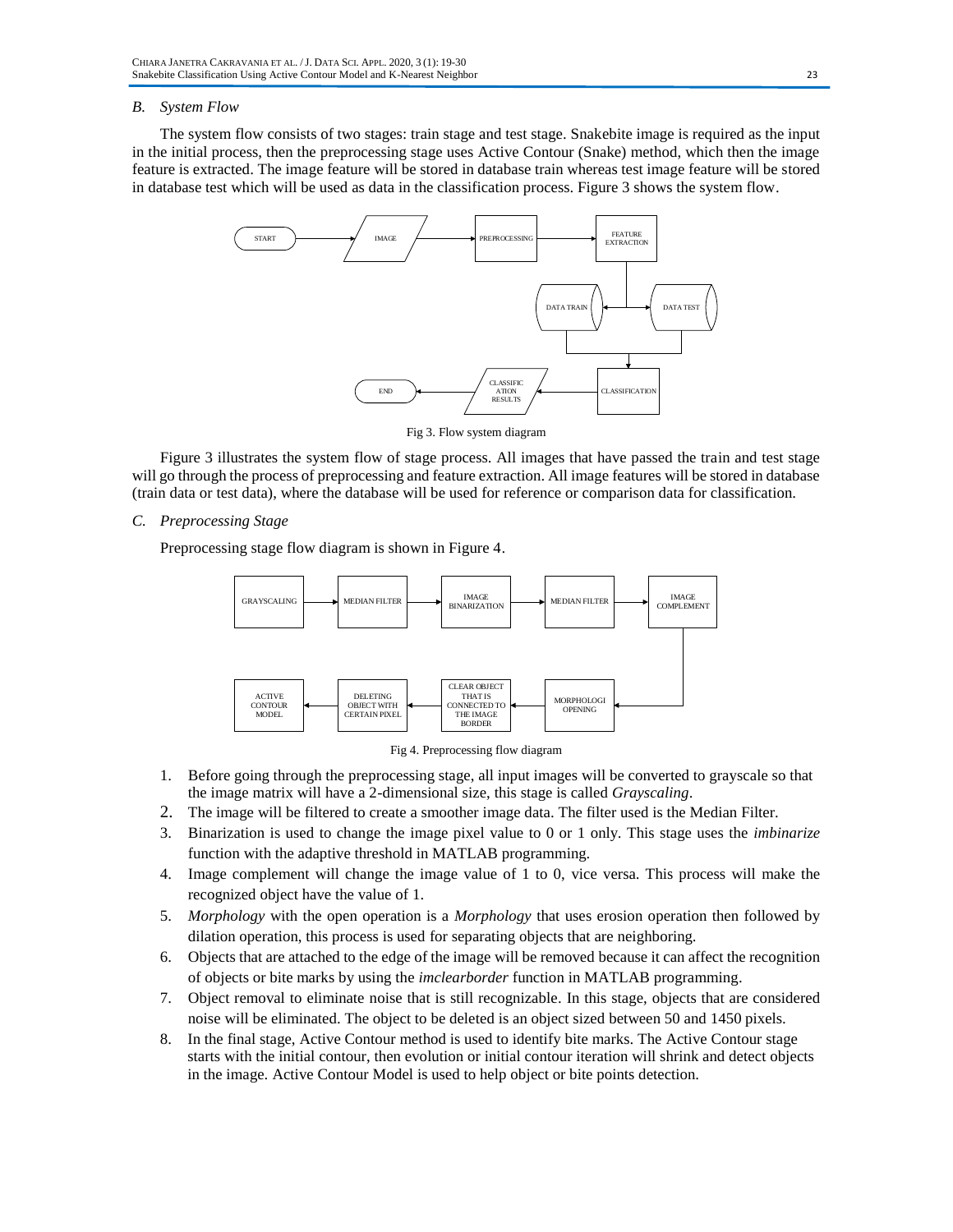

Fig 5. Active contour model process result

Figure 5 shows the result of the Active Contour Model process applied at the preprocessing step. The blue lines indicate initial contour, while the red lines indicate final contour that detect the objects in the image.

After all the preprocessing step was done, an additional step during the process was added to maximize the results of the preprocessing step. However, this additional step was only done to the venomous snake bite images, with only taking two objects that have been detected by the previous processing step. This additional step was not applied to the non-venomous snake bite images. Afterwards, the image was saved in .tiff format.

#### *D. Feature Extraction*

Feature extraction is used to extract the features from each image, those features then will be used in the classification stage. The feature is the mean distance between each object or snakebite marks and the number of objects or snakebite marks in the image. The feature will be stored into two variables. The first variable is used to store the mean distance between objects, whereas the second variable is used to store the number of objects. Figure 6 illustrates the feature extraction flow diagram.



Fig 6. Feature Extraction flow diagram

There is a normalization stage in the feature extraction process. Normalization is the process of scaling the attribute values from the data so that it can lie in a certain range [18]. Several methods for data normalizing are as follows:

1. Min-Max Normalization, is a normalization method by performing a linear transformation of the original data so that it will produce a balance between each data [19].

$$
x_{norm} = \frac{x - \min(x)}{\max(x) - \min(x)}
$$
  
where  

$$
x_{norm} = normalisation value
$$

$$
x = normalised value
$$
 (9)

 $min(x) = minimal value of data$ 

 $max(x) = maximal value of data$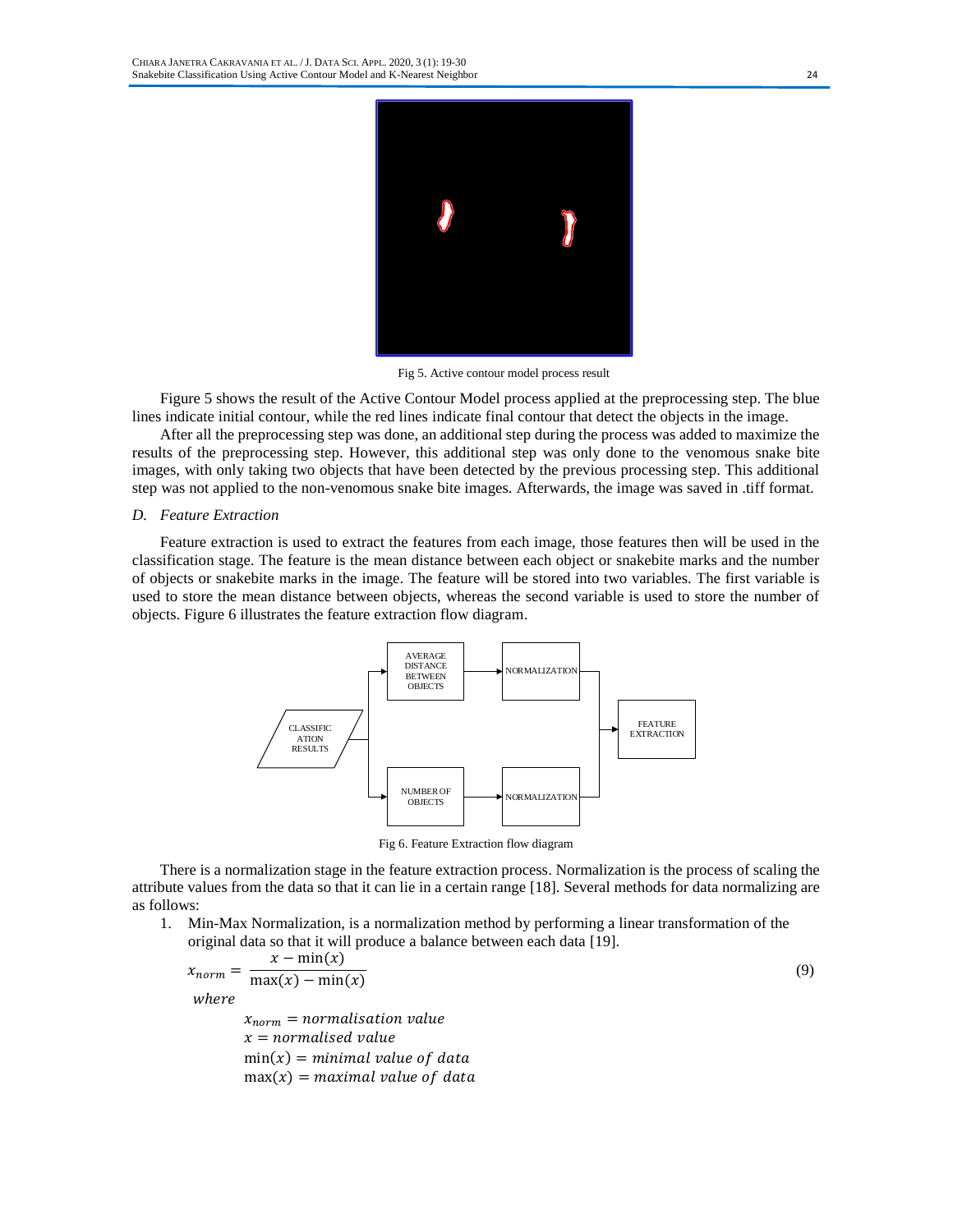2. Z-score Normalization*,* is a normalization method that is based on data mean and standard deviation [18].

$$
x_{norm} = \frac{x - mean(x)}{\text{stdev}(x)}
$$
  
where  

$$
x_{norm} = normalisation value
$$
 (10)

 $x = normalised value$  $mean(x) = mean$  value of data  $stdev(x) = standard deviation of data$ 

3. Decimal Scaling Normalization*,* is a normalization method by moving the decimal value of the data in the desired direction [20].

$$
x_{norm} = \frac{x}{10^i}
$$
 (11)

 $x_{norm}$  = normalisation value  $x = normalized value$  $i =$  direction value

We used Min-Max Normalization method in this study because its application is very suitable with this research.

#### *E. Classification Stage*

The next stage is the classification process to group images based on the features obtained so that classification class can be determined. Classification is divided into two class: venomous (V) and nonvenomous (NV). Whereas the classification method used in detecting snakebites is K-Nearest Neighbor. This method works by identifying unknown data classes based on data from the nearest neighbor whose class is known [21].

The obtained distance values are then sorted from the smallest to the largest distance values. Then, we select the K top data has been sorted based on the smallest distance value, the class is determined by the majority of the K top data.

# *F. System Performance Measurement*

System performance measurement in this study uses confusion matrix. Confusion matrix will take record of classification result for each class and then the system will determine sensitivity, specificity and accuracy value. Sensitivity value shows the value of positive-valued class data which is predicted accurately to be positive, while specificity shows the value of negative-valued class data which is predicted accurately to be negative. The accuracy value indicates overall system performance in classifying test data.

$$
Sensitivity = \frac{tp}{tp + fn}
$$
 (12)

$$
Specificity = \frac{tn}{tn + fp} \tag{13}
$$

$$
Accuracy = \frac{tp + tn}{tp + fn + tn + fp}
$$
 (14)

True positive (tp) is the number of venomous snakebites that are accurately classified as venomous snakebites, True negative (tn) is the number of non-venomous snakebites that are accurately classified as nonvenomous snakebites, False positive (fp) is the number of non-venomous snakebites that are inaccurately classified as non-venomous snakebites, and False negative (fn) is the number of venomous snakebites that are inaccurately classified as venomous snakebites.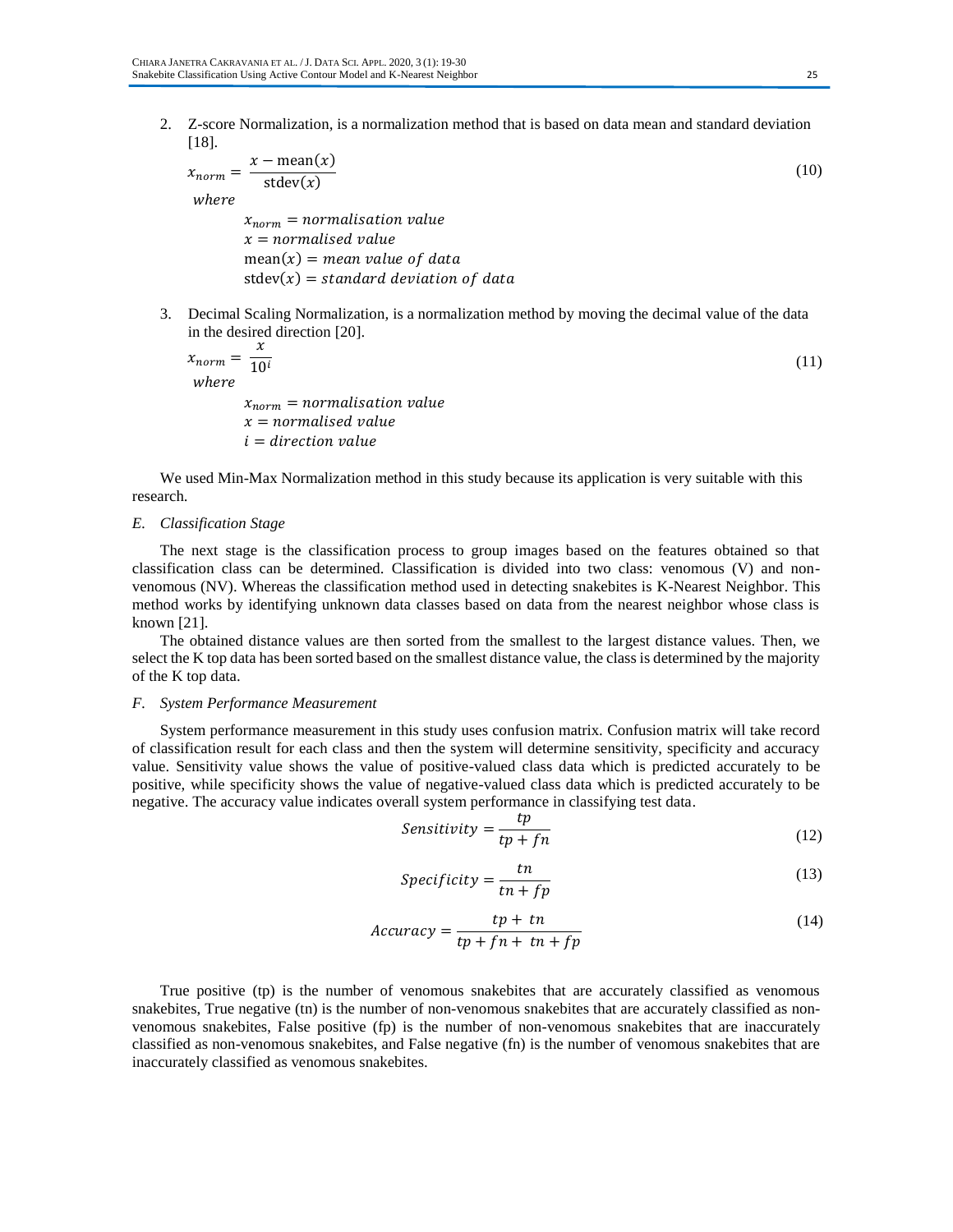In this study, sensitivity value shows the system ability to classify images into venomous snakebite class, whereas specificity shows the system ability to classify images into non-venomous snakebite.

# IV. RESULTS AND DISCUSSION

System testing was done to obtain the best parameter value to produce an optimum system. Table I shows the testing scenarios done in this research.

| <b>TABLEI</b><br><b>SYSTEM TESTING SCENARIO</b> |                                                                                                                                                                  |                                                                    |  |  |
|-------------------------------------------------|------------------------------------------------------------------------------------------------------------------------------------------------------------------|--------------------------------------------------------------------|--|--|
| No.                                             | <b>Testing Scenario</b>                                                                                                                                          | Aim                                                                |  |  |
| 1                                               | Change the distance functions, by comparing<br>classification results using several distance<br>functions (Euclidean, City Block, Correlation)                   | Understand and<br>analyze the best<br>distance function            |  |  |
| $\mathfrak{D}$                                  | Search for the best nearest neighbor $(K)$ value<br>in the classification system with the K-Nearest<br>Neighbors method. The K values used were 1,<br>3, 5, 7, 9 | Understand and<br>analyze the best nearest<br>neighbor $(K)$ value |  |  |
| 3                                               | Understand the effect of the usage of distance<br>weight $(1/distance)$ in the K-Nearest<br>Neighbors classification system                                      | Understand the effect<br>of distance weight                        |  |  |

# **First Scenario**

The first test scenario was done to understand the effect of various distance functions in the K-Nearest Neighbors method on the accuracy of the system. The distance functions used in this research are Euclidean, city block and correlation. The objective of this testing is to determine the best distance rule used in this study. Testing was done using 14 train data and 6 test data that were previously selected. Train data consisted of 9 images of venomous snake bites and 5 images of non-venomous snake bites, while test data consisted of 4 images of venomous snake bites and 2 images of non-venomous snake bites. The calculation of sensitivity, specificity and accuracy of the testing is shown in Table II.

#### TABLE II

#### SYSTEM TESTING RESULTS USING VARIOUS DISTANCE FUNCTIONS, (A) EUCLIDEAN, (B) CITY BLOCK, (C) CORRELATION

| (A) |                  |             |          |  |
|-----|------------------|-------------|----------|--|
| K   | <b>Euclidean</b> |             |          |  |
|     | Sensitivity      | Specificity | Accuracy |  |
| 1   | 100%             | 100%        | 100%     |  |
| 3   | 100%             | 100%        | 100%     |  |
| 5   | 100%             | 50%         | 83.33%   |  |
| 7   | 100%             | 50%         | 83.33%   |  |
| q   | 100%             | 50%         | 83.33%   |  |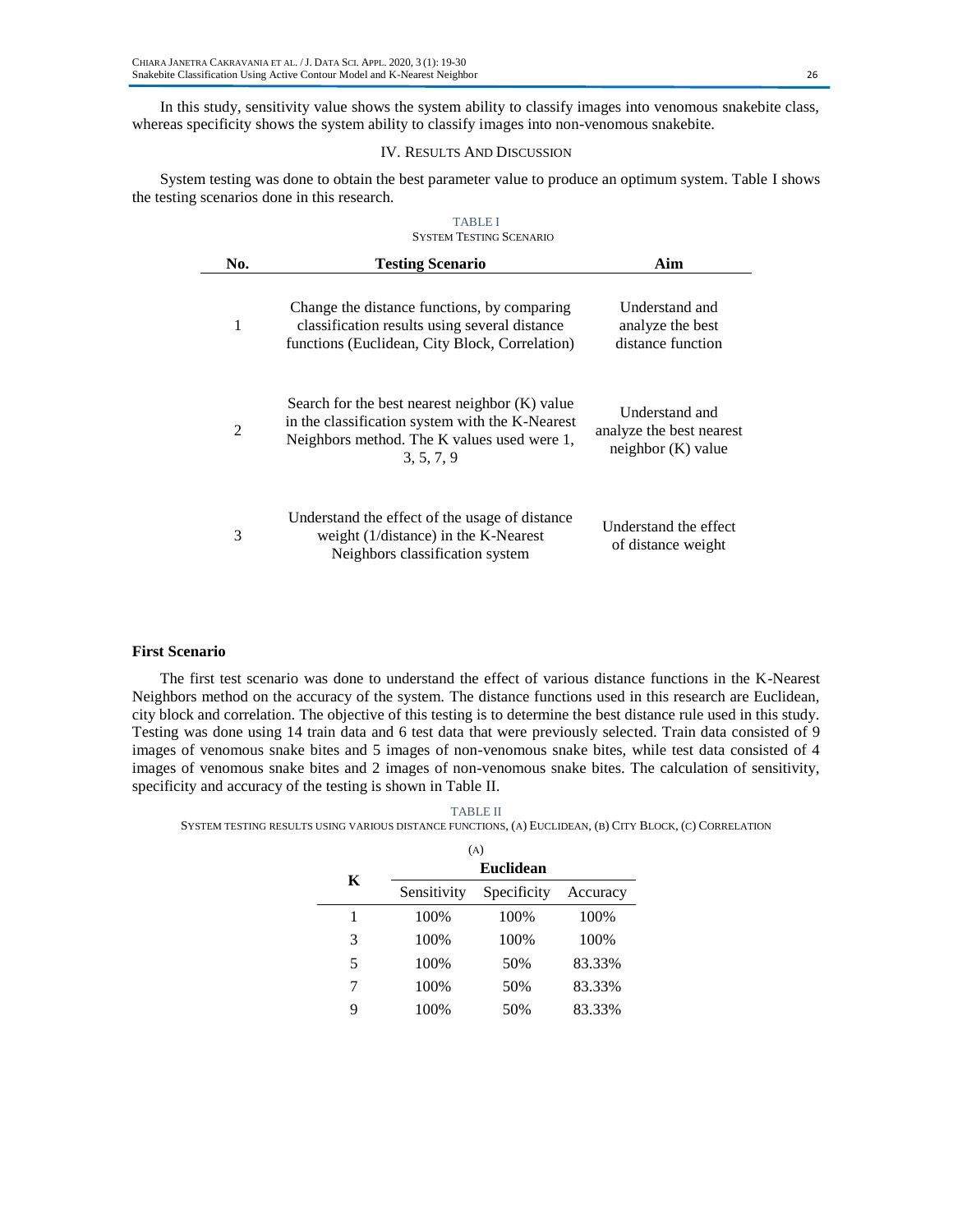| (B)       |                   |                           |          |  |  |
|-----------|-------------------|---------------------------|----------|--|--|
| K         | <b>City Block</b> |                           |          |  |  |
|           | Sensitivity       | Specificity               | Accuracy |  |  |
| 1         | 100%              | 100%                      | 100%     |  |  |
| 3         | 100%              |                           | 100%     |  |  |
| 5<br>100% |                   | 50%                       | 83.33%   |  |  |
| 7         | 100%              | 50%                       | 83.33%   |  |  |
| 9         | 100%              |                           | 83.33%   |  |  |
|           |                   |                           |          |  |  |
|           |                   |                           |          |  |  |
|           |                   | (C)<br><b>Correlation</b> |          |  |  |
| K         | Sensitivity       | Specificity               | Accuracy |  |  |
| 1         | 100%              | $0\%$                     | 66.67%   |  |  |
| 3         | 100%              | 100%                      | 100%     |  |  |
| 5         | 100%              | 100%                      | 100%     |  |  |
| 7         | 100%              | 100%                      | 100%     |  |  |

# **Second Scenario**

The second test scenario was done to understand the effect of K values used in the K-Nearest Neighbors method on the accuracy of the system. The Correlation distance function was used together with the K-Nearest Neighbors method in the second scenario. The test was performed to determine the change in K value made in this study, and to determine the best K value. The variation of K values used in the second scenario were odd numbers between 1 and 10. Testing was done both on the test data and train data, which consisted of 14 train data and 6 test data.

| K  | <b>Correlation</b> |             |          |  |
|----|--------------------|-------------|----------|--|
|    | Sensitivity        | Specificity | Accuracy |  |
|    | 100%               | $0\%$       | 66.67%   |  |
| 3  | 100%               | 100%        | 100%     |  |
| 5. | 100%               | 100%        | 100%     |  |
| 7  | 100%               | 100%        | 100%     |  |
|    | 100%               | 100%        | 100%     |  |

TABLE III TABLE OF TESTING RESULTS OF THE VARIATION OF K VALUES ON THE SYSTEM ACCURACY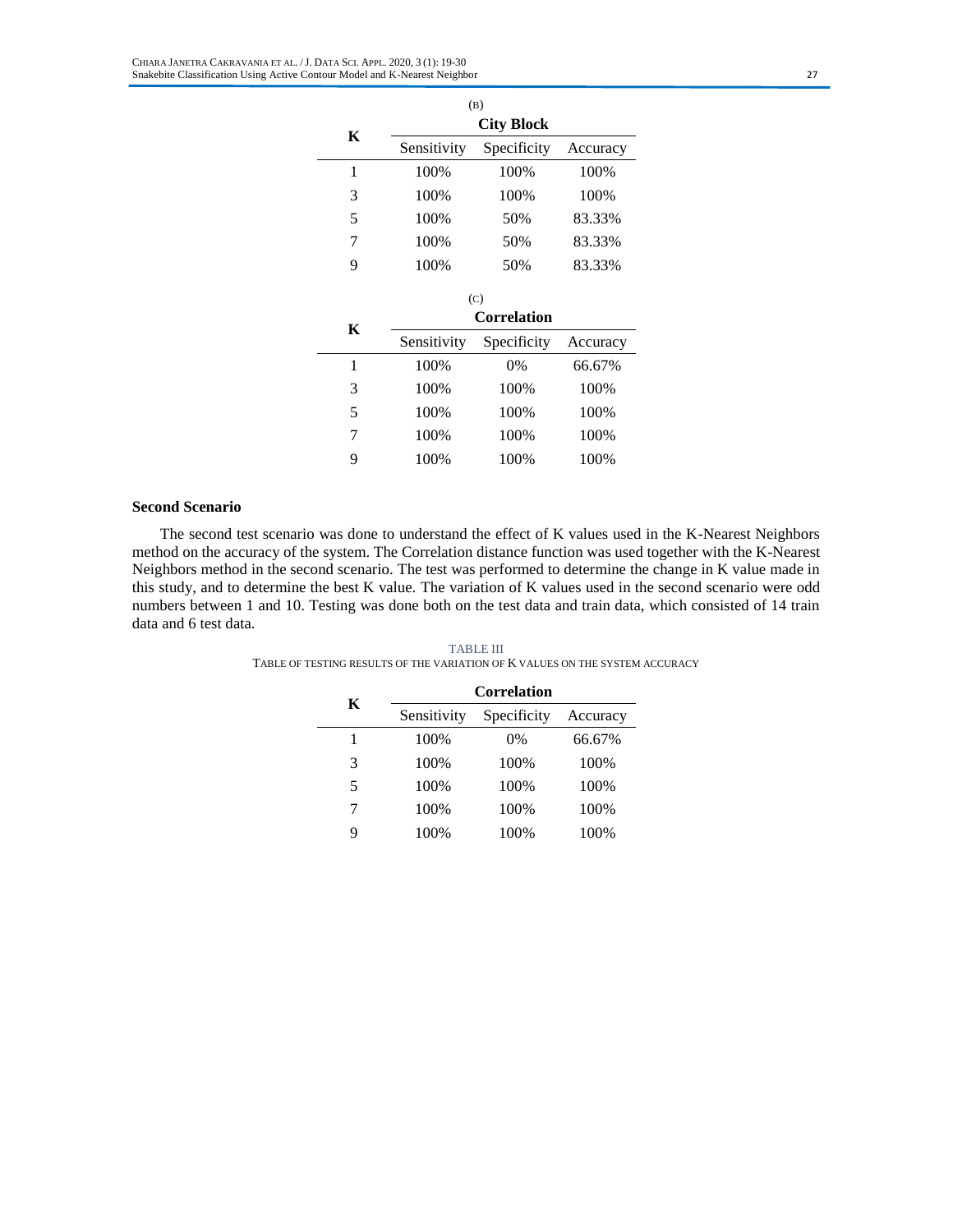

Fig 7. Graph of testing results of the variation of K values on the system accuracy

# **Third Scenario**

The third test scenario was done to understand the effect of distance weight used in the K-Nearest Neighbors method on increasing the system accuracy. Testing by distance weight is intended to increase the level of accuracy in this study. The distance weight used in the third scenario was 1/distance. The distance setup technique used in this scenario was correlation and the K values used in this scenario were odd number between 1 and 10. Testing was done to 14 train data and 6 test data. The 'No' on Table IV implies that the testing of the classification system did not use distance weight, while the 'Yes' on Table IV implies that the classification system used distance weight.

| Κ | N <sub>0</sub> |             | Yes      |             |             |          |
|---|----------------|-------------|----------|-------------|-------------|----------|
|   | Sensitivity    | Specificity | Accuracy | Sensitivity | Specificity | Accuracy |
|   | 100\%          | $0\%$       | 66.67%   | 100\%       | 0%          | 66.67%   |
| 3 | 100\%          | 100%        | 100%     | 100%        | 0%          | 66.67%   |
| 5 | 100%           | 100%        | 100%     | 100%        | 0%          | 66.67%   |
| 7 | 100%           | 100%        | 100%     | 100%        | 0%          | 66.67%   |
| 9 | 100%           | 100%        | 100%     | 100%        | 0%          | 66.67%   |

TABLE IV THE EFFECT OF THE USAGE OF DISTANCE WEIGHT ON THE CLASSIFICATION SYSTEM

# **Analysis of Testing Results**

The usage of Active Contour Model in this research did not show maximum results. The application of this method did not show any significant differences in the system. This is caused by the Active Contour Model that only works well with data with even quality and with single objects. However, the method can still be applied to this system, specifically at the preprocessing step.

It can be seen on Table 3 that there is no significant difference of the sensitivity, specificity and accuracy values with K values 1, 3, 5, 7 and 9 using Euclidean and City Block distance functions. Both distance functions showed identical accuracy values. However, differences in sensitivity, specificity and accuracy values was seen in the usage of the correlation distance function. The correlation technique succeeded in classifying test data with accuracy of 100% at K values  $K = [3 5 7 9]$ , but failed in classifying data at  $K=1$ . Euclidean and City Block techniques could only classify data with accuracy of 100% at K values  $K = [1 3]$ , this is because in correlation technique the determination of closeness or K value is determined based on the statistical dependency between two vectors and uses modified probabilities.

As shown in Table III and Figure 7, it can be said that the variation of K values affected the system's accuracy in the classification process, this is because the higher the K value the higher the amount of nearest neighbors used in the classification process. K values of 3, 5, 7 and 9 showed sensitivity, specificity and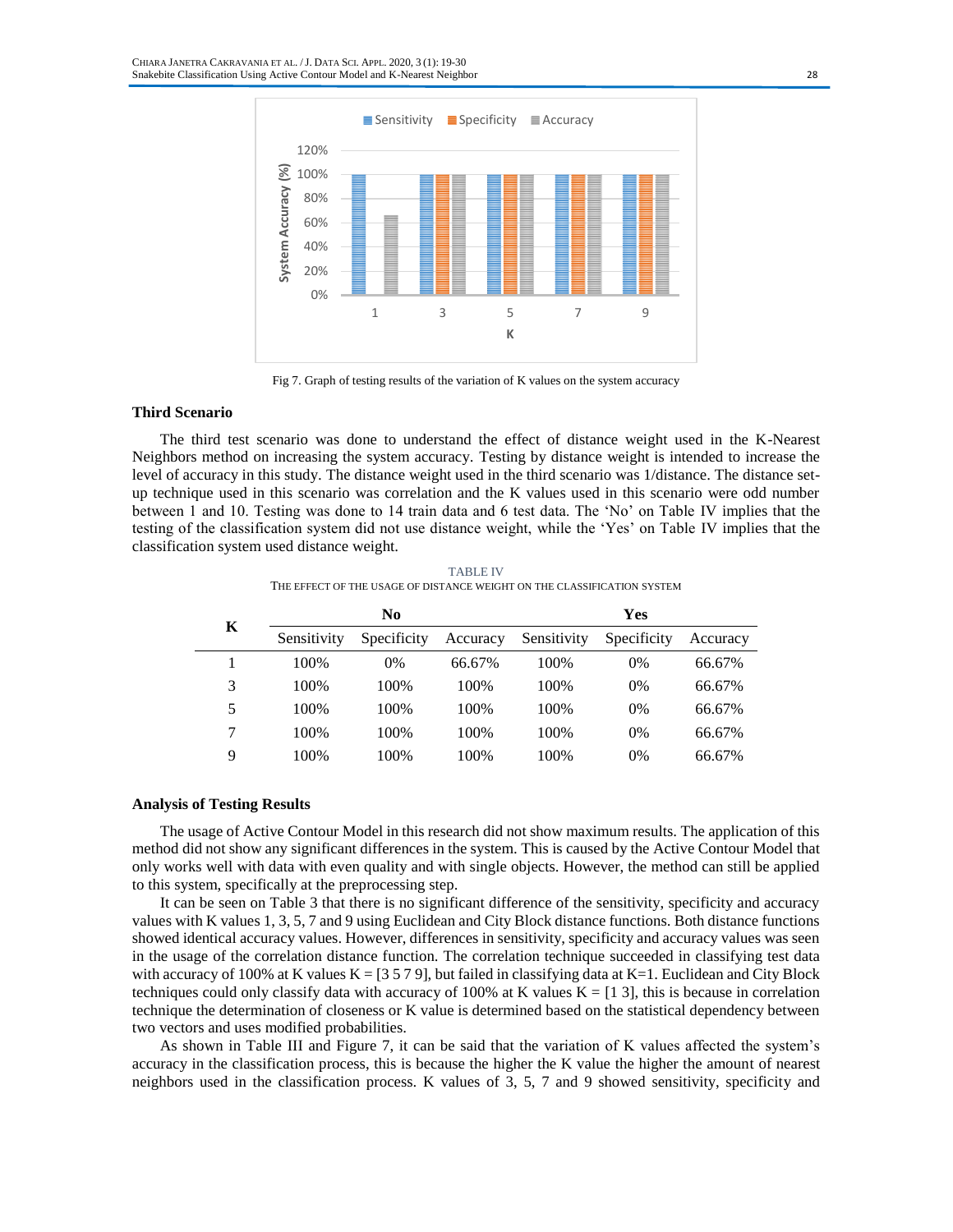accuracy of 100%, which means that the system has the ability to identify venomous snake bites and nonvenomous snakebites correctly.

Table IV shows that distance weight greatly affected the classification system. The sensitivity, specificity and accuracy table shows that the usage of distance weight resulted in unfavorable results. The usage of distance weight resulted in sensitivity of 100%, specificity of 0% and accuracy of 66.67% for all K values, which means all test data in the class 'venomous bite' could be classified correctly, while the class 'non-venomous bite' could not be classified correctly. The classification system showed better results without the application of distance weight in the classification process, with sensitivity, specificity and accuracy of 100% at K values 3, 5, 7 and 9.

#### V. CONCLUSION

Based on the various test scenarios, it can be concluded that the system has the ability to classify venomous and non-venomous snakebite images with sensitivity, specificity and accuracy up to 100% using the correlation distance function, K=3 value and without applying distance weight. Accuracy of 100% was obtained because of the additional process at the preprocessing step by taking two points or objects of the snake bite detected at the preprocessing step and this process was only done to the venomous snake bite images. This caused the venomous snake bite image to only have two points or objects detected. However, it can be said that the usage of Active Contour Model in this system not maximal, that is because the method did not show a significant difference in detecting the object bite points in the image. The result of a study by Rayiemas [7] shows an effective snakebite detection system with the accuracy value of 80% the value of  $K = 13$ .

This research succeeded in obtaining accuracy of 100%. However, the writer is aware that further research must be done to develop an optimal snakebite identification system. The preprocessing step in this research is still considered poor, this is because of the unbalanced data quality which caused the preprocessing algorithm to not have the ability to work maximally to all of the images processed. The result of this study could be used as a reference for further studies so that the more optimal method could be implemented. The writer suggests to use evenly distributed data and use a more optimal preprocessing technique in future research. Future research is also expected to add machine learning algorithms in the preprocessing step that can be useful in detecting bite spots precisely, so that there is no noise detected.

#### ACKNOWLEDGMENT

The authors are grateful to the Telkom University and other parties who supported this research, which is briefly described in this article.

#### REFERENCES

- [1] R. Adiwinata and E. J. Nelwan, "Snakebite in Indonesia," *Acta Medica Indones. - Indones. J. Intern. Med.*, vol. 47, pp. 358–365, 2015.
- [2] S. D. A. Nishioka, P. V. P. Silveira, and F. A. Bauab, "Bite Marks are Useful for the Differential Diagnosis of Snakebite in Brazil," *J. Wilderness Med.*, vol. 6, pp. 183–188, 1995.
- [3] D. A. Warrell, *World Health Organization: Guidelines for the clinical management of snake bites in the Southeast Asian region.*, vol. 30 Suppl 1. 2010.
- [4] H. Li, "Contour extraction of hand-wrist skeletal based on active contour model," *2009 WRI World Congr. Softw. Eng. WCSE 2009*, vol. 2, no. 4, pp. 283–286, 2009.
- [5] N. Bhatia and C. Author, "Survey of Nearest Neighbor techniques," *Int. J. Comput. Sci. Inf. Secur.*, vol. 8, no. 2, pp. 302–305, 2010.
- [6] H. Leidiyana, "Penerapan Algoritma K-Nearest Neighbor Untuk Penentuan Resiko Kredit Kepemilikan Kendaraan Bemotor," *J. Penelit. Ilmu Komputer, Syst. Embed. Log.*, vol. 1, no. 1, pp. 65–76, 2013.
- [7] R. M. Putra, Adiwijaya, and D. Q. Utama, "Snake bite classification using Chain code and K nearest neighbour," *J. Phys. Conf. Ser. IOP Publ.*, vol. 1192, no. 1, p. 012015, 2019.
- [8] B. S. Gold, Richard C. Dart, and R. A. Barish, "Bites of Venomous Snake," *English J.*, vol. 347, no. 5, pp. 347–356, 2002.
- [9] M. A. Mahmood *et al.*, "Snakebite incidence in two townships in Mandalay Division, Myanmar," *PLoS Negl. Trop. Dis.*, vol. 12, no. 7, pp. 1–12, 2018.
- [10] H. Mamile, "Analisis Bite Mark dalam Identifikasi Pelaku Kejahatan," 2015.
- [11] A. Manik, A. Adiwijaya, and D. Q. Utama, "Classification of Electrocardiogram Signals using Principal Component Analysis and Levenberg Marquardt Backpropagation for Detection Ventricular Tachyarrhythmia," *J. Data Sci. Its Appl.*, vol. 2, no. 1, pp. 78–87, 2019.
- [12] K. Chomboon, P. Chujai, P. Teerarassammee, K. Kerdprasop, and N. Kerdprasop, "An Empirical Study of Distance Metrics for k-Nearest Neighbor Algorithm," pp. 280–285, 2015.
- [13] H. Dang, Y. Hong, X. Fang, and F. Qiang, "Initial Contour Automatic Selection of Geometric Active Contour Model," *2009 2nd*